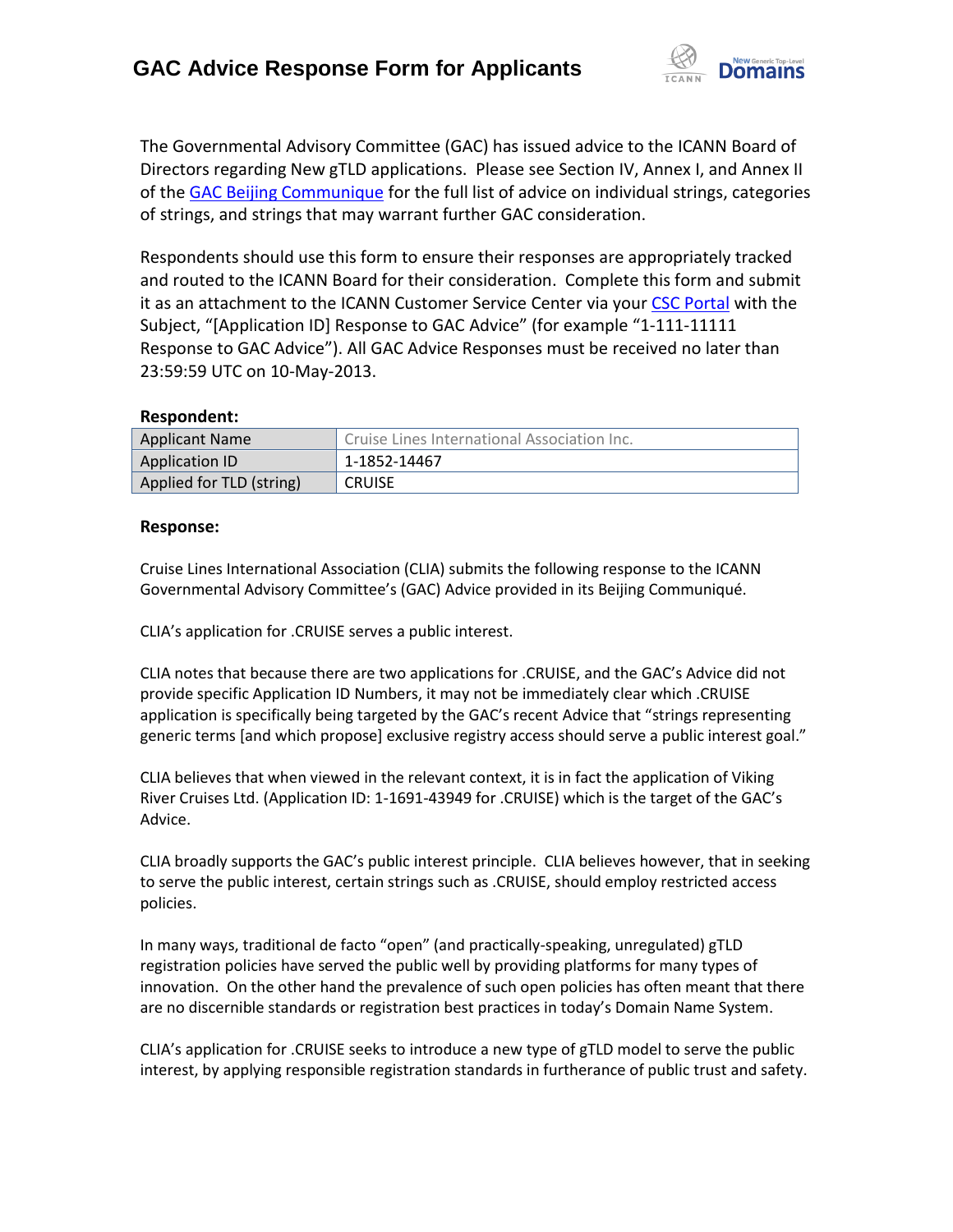## **GAC Advice Response Form for Applicants**



CLIA is the "natural community representative" for the global cruise industry.

CLIA believes it should be relatively clear that for certain strings – even those not formally filed as a "community" for purposes of the ICANN application process – there are applicants who are clearly the "natural community representative". CLIA is that representative for the cruise industry.

This notion of a "natural community representative" is supported by section IV.1.e.i. of the GAC's Advice that "in those cases where a community, which is clearly impacted by a set of new gTLD applications in contention, has expressed a collective and clear opinion on those applications, such opinion should be duly taken into account, together with all other relevant information."

From this foundation, because the applications for .CRUISE and .CRUISES were – somewhat surprisingly – not placed in a contention set by ICANN or its evaluators, CLIA filed a Community Objection before the International Chamber of Commerce (ICC) against Spring Way LLC's (trading as "Donuts") application for .CRUISES (Application ID: 1-1415-46513). (CLIA would be happy to provide a copy of its Objection to Donuts' application for .CRUISES to the GAC on their request.)

CLIA's new gTLD application demonstrates that it is clearly committed to "provide a trusted source of comprehensive public information to benefit those interested in cruising and all members of the cruise industry" and to "promote policies and practices that foster a safe, secure, healthy cruise ship environment for the millions of passengers and crew who sail with CLIA member cruise lines every year." Unlike CLIA however, under the guise of so-called "inclusive" registration policies, Donuts' application for .CRUISES proposes no such public interest undertakings. To the contrary, Donuts' very fitness as a new gTLD applicant has been called into serious question.

CLIA's undertakings to the Australian Government and ICANN affirm that CLIA's application for .CRUISE is in the public interest.

CLIA recalls here that in response to its receipt of a GAC Early Warning, it met with representatives of the Australian Government in Canberra this past January. As represented to the Australian Government, and as noted in CLIA's provisional "Public Interest Commitment" (PIC), CLIA is the unique global association for the global cruise industry; CLIA represents over 98% of the global cruise industry, and is the designated Non-Governmental Organization (NGO) for the global cruise industry at the United Nations' specialized agency the International Maritime Organization (IMO).

CLIA is committed to ensuring that .CRUISE registry operations are compliant with applicable laws and regulations.

CLIA proposes to operate the .CRUISE registry in furtherance of public trust and safety.